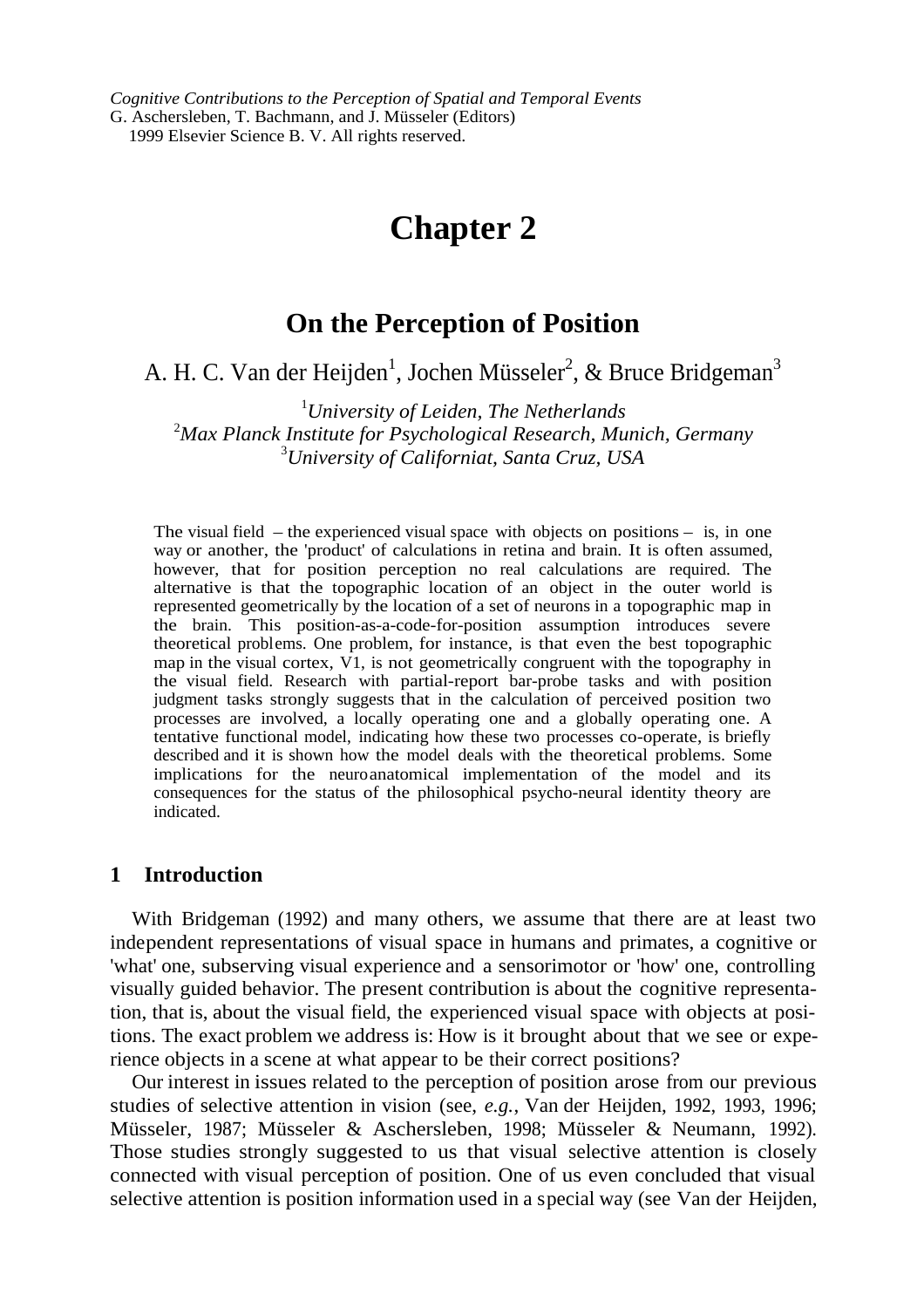1992). Unfortunately, or fortunately, these conclusions did not bring our curiosity to an end. A quick look at the literature revealed that the topic 'perception of visual position' is at least as problematic as a theoretical issue as the topic 'selective attention in vision' is (see, *e.g.*, Bridgeman, Van der Heijden, & Velichkovsky, 1994). So, in the recent past we presented the solution of a dark issue, selective attention, in terms of a still darker issue, position perception. Now the real problems can no longer be evaded.

## **2 Position as a Code for Position**

The visual field, the experienced visual space with objects on positions, is in one or another way the 'product' of operations or calculations in retina and brain. It is often assumed, however, that for the visual perception of position no operations or calculations are required. That assumption is based on the knowledge that in the visual pathways there are a number of topographic maps; orderly topographic maps in the retina, the lateral geniculate, V1 and V2, and less orderly maps higher on in the visual system. The assumption states that the location of an object, X, in the outer stimulus field is represented geometrically by the location of a set of neurons firing in one, or possibly more, of these topographic maps (see Smythies, 1994). Thus, anatomical location in one or another map is taken to be the code for location of an object in the visual field; anatomical position is taken as the code for position.

That there is something weird with the view that anatomical position serves as the code for perceived position becomes apparent when we look at how other object attributes are coded in the brain. Assume, for example, that the visual system is presented with a patch of light that we perceive as bright and red and at our right. A neurosurgeon or a neurophysiologist looking for the representation of that patch in the brain is a priori convinced that he will never find something bright or something red there. What she/he will look for are stimulation-dependent patterns of activation in smaller or larger groups of neurons, that is, for the outcomes of the stimulusinduced calculations or operations. The assumption that anatomical location serves as the code for location entails that the brain deals with position in an essentially different way. No operations or transformations are assumed to be required because an inert anatomical position is assumed to suffice.

*Problems with position as a code for position*. The assumption that anatomical position serves as, and is sufficient as, the code for position has repeatedly led and still often leads to theoretical problems, most of which are not unambiguously solved even today. The assumption creates philosophical and psychological problems. To the philosophical problems, circling around the psycho-neural identity theory, we turn at the end of this contribution; with regard to this issue, philosophy without facts is like words without meanings.

The psychological problems can be classified into two groups, problems for visual perception that arise when the eyes are stationary and problems for visual perception that arise when the eyes move. Because most readers are familiar with these problems we introduce them briefly.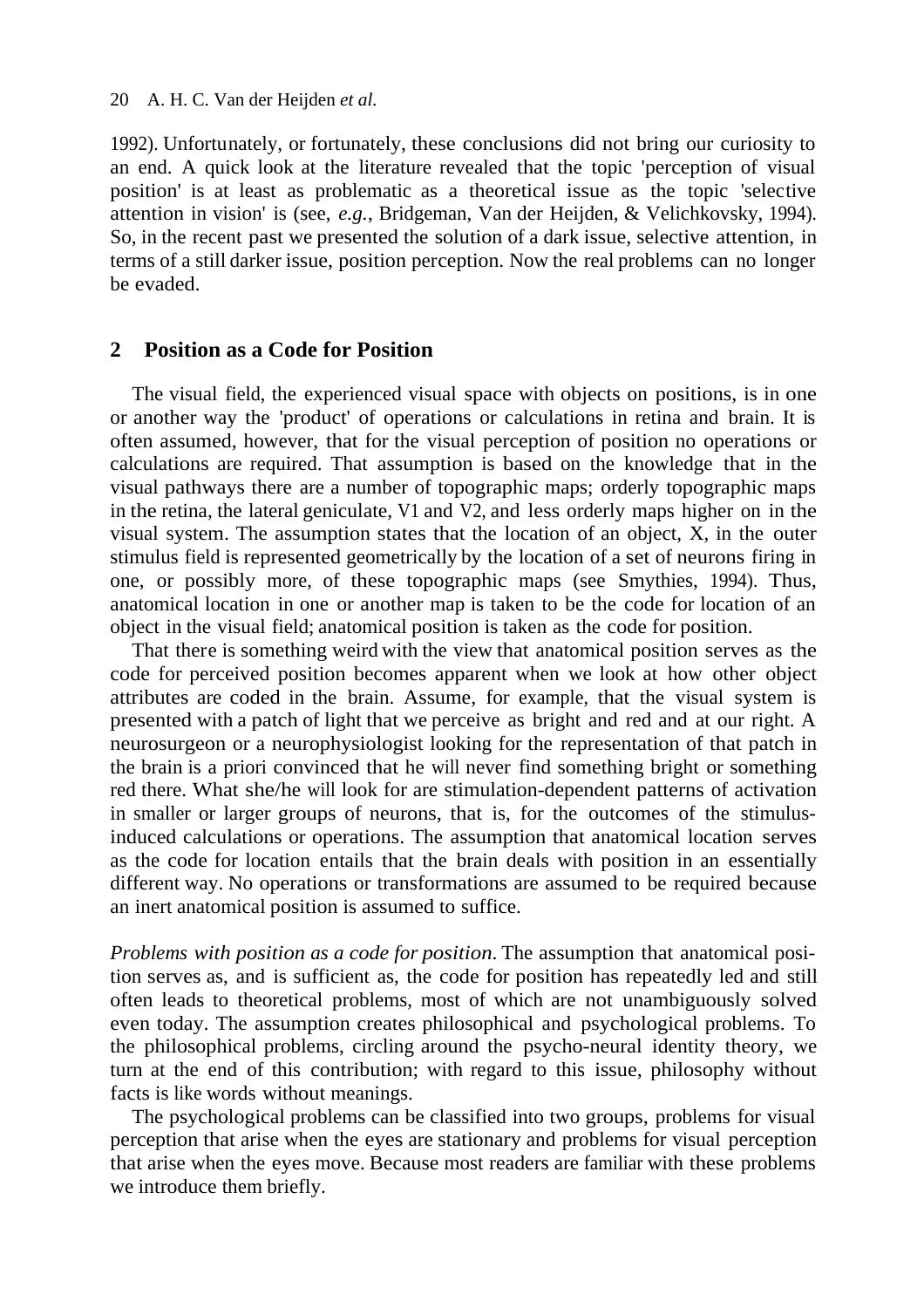Among the problems that arise when the eyes are stationary<sup>1</sup> are:

- the inverted (and left-right reversed) image on the retina and upstream in the visual system while we nevertheless perceive a correctly oriented world (the inverted image problem);
- the different sizes of the retinal projections of an object with different object distances while we nevertheless see the object as of approximately the same size (the size constancy problem);
- the distorted, squeezed, stretched and split topographic map in V1 and the even worse topography upstream in the visual brain while we nevertheless see a topographically correct visual world (the topography problem);
- the representation of different object features in different anatomical maps while we nevertheless see integrated color-form objects on their appropriate places (the feature integration problem).

Among the problems for visual perception that arise when the eyes are moving are, for instance,

- the moving image in retina and brain when the eyes saccade (or move otherwise) while we nevertheless see a stable visual world (the stable perceptual world problem);
- the fixed afterimage in retina and brain when the eyes saccade that we nevertheless see as moving in visual space (the moving afterimage problem);
- the fixed image in retina and brain of an object followed with pursuit movements and the moving background image while we nevertheless see the object moving and the background as standing still (the moving object-stable background problem);
- the fixed series of afterimages in retina and brain when the eyes saccade over a rapidly blanking small light and the moving background image while we nevertheless see the afterimages move and the background standing still (the 'phantom array' problem of Hershberger & Jordan, 1996).

Moreover, there are a number of related problems that one can easily observe when sitting in a train and looking at different distances in the landscape (what is apparently moving and what is apparently standing still?). These psychological problems, for which several principled and ad hoc solutions can be found in the literature (see, *e.g.*, Bridgeman *et al.*, 1994), make, in our view, abundantly clear that a search for alternatives for 'position as a code for position' is in order.

# **3 The Codes for Position**

l

# **3.1 Partial-Report Bar-Probe Tasks**

Our search for the codes for position started with our selective attention research. An important paradigm in that attention research is the partial-report bar-probe task

 $<sup>1</sup>$  A first problem is that the eyes are never really stationary. Even during steady fixation small</sup> eye movements, micro-saccades, drifts and tremors, occur (*e.g.*, Bridgeman *et al.*, 1994).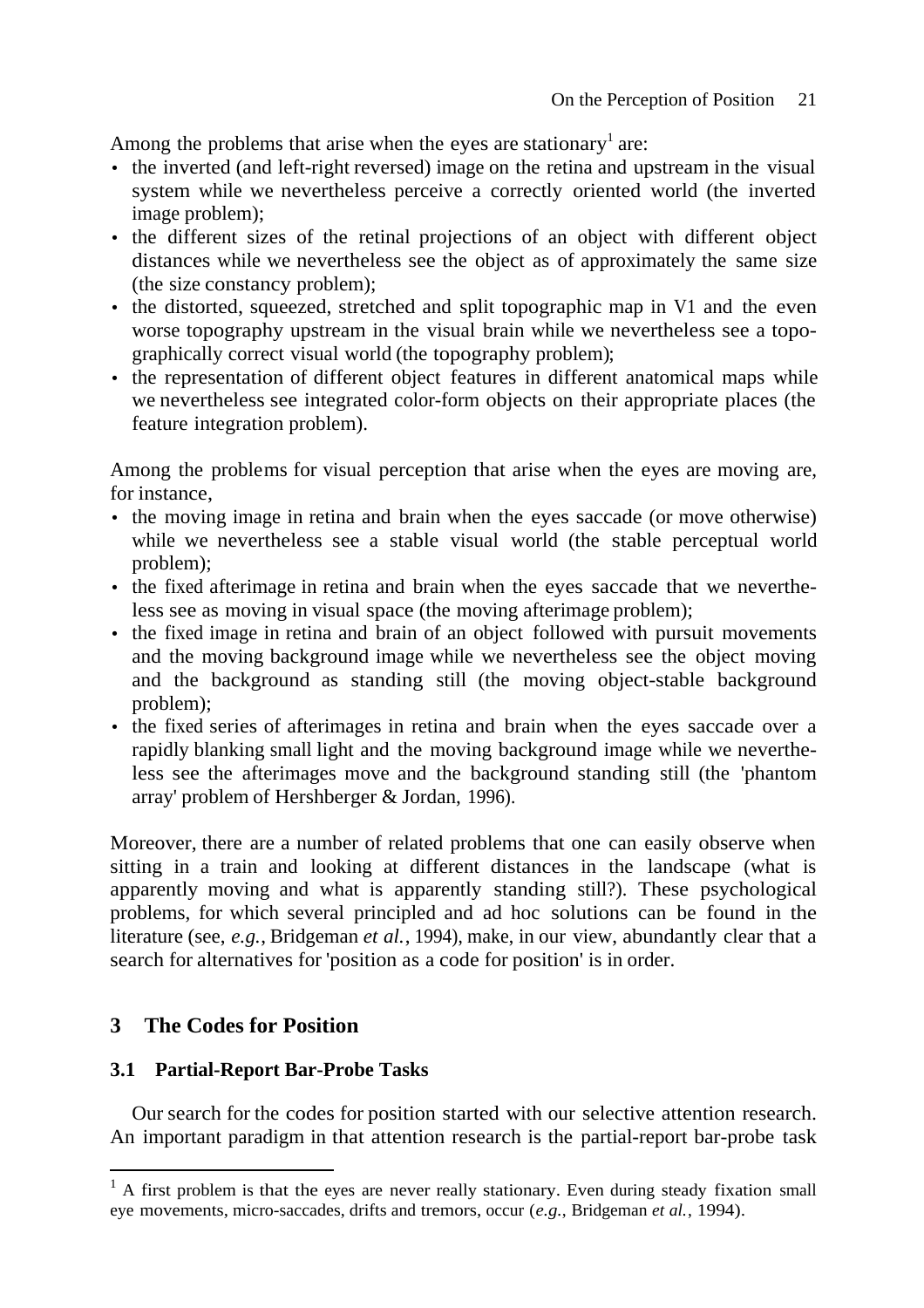introduced by Averbach and Coriell (1961). There are two variants of the task that produce results that differ in a highly interesting way (Figure 1). In the first variant a circular array of letters and in the second variant a linear array of letters is briefly presented. One of the letters is indicated by a bar marker or an arrow. The visual position indicator appears either before, simultaneous with, or after the array. The exposure conditions are such that observers cannot make useful eye movements. The observers are instructed to name the letter indicated by the bar or arrow.



Figure 1: Examples of circular (left) and linear (right) arrays in partial-report bar-probe tasks.

In Figure 2 the main results obtained with the two variants are approximately sketched (the figure is based on Figure 1 in Eriksen & Collins, 1969, and Figure 2a in Hagenaar & Van der Heijden, 1997). The figure presents the proportions of letters correctly reported with pre-exposure, simultaneous exposure and post-exposure of the indicator for the circular variant (solid line) and the linear variant (broken line). The figure clearly shows the important difference in results obtained with the two variants. With the circular variant performance decreases monotonously as a function of moment of presentation of the indicator relative to the display (see Eriksen & Collins, 1969; Eriksen & Rohrbaugh, 1970). With the linear variant, however, performance first increases and then decreases, yielding an inverted U-function (see Hagenaar & Van der Heijden, 1997). So, the main difference in performance between the two variants of the task is found with pre-exposure of the indicator (there are other differences as well to which we turn further on).

A further analysis of the errors observed with the circular variant never revealed anything really spectacular. The bulk of the errors consisted of letter identification errors while virtually no errors in perceiving the position of the indicator (Eriksen & Collins, 1969) and a very modest increase in the number of these errors with delay of the indicator (Eriksen & Rohrbaugh, 1970) was observed. A further analysis of the errors observed with the linear variant revealed a number of spectacular results. Mewhort, Campbell, Marchetti and Campbell (1981) observed already that the bulk of the errors consisted of localization errors, not of identification errors, and that the bulk of these localization errors consisted of near localization errors, that is, consisted of report of the name of a letter that was in a position adjacent to the target letter. Further experiments and analyses by Hagenaar and Van der Heijden (1997) revealed that the majority of the near location errors consisted of central near location errors, that is, of the name of the letter adjacent to and at the foveal side of the target letter. Moreover, their analyses revealed that central near location errors occurred about equally frequently with pre-exposure as with post-exposure of the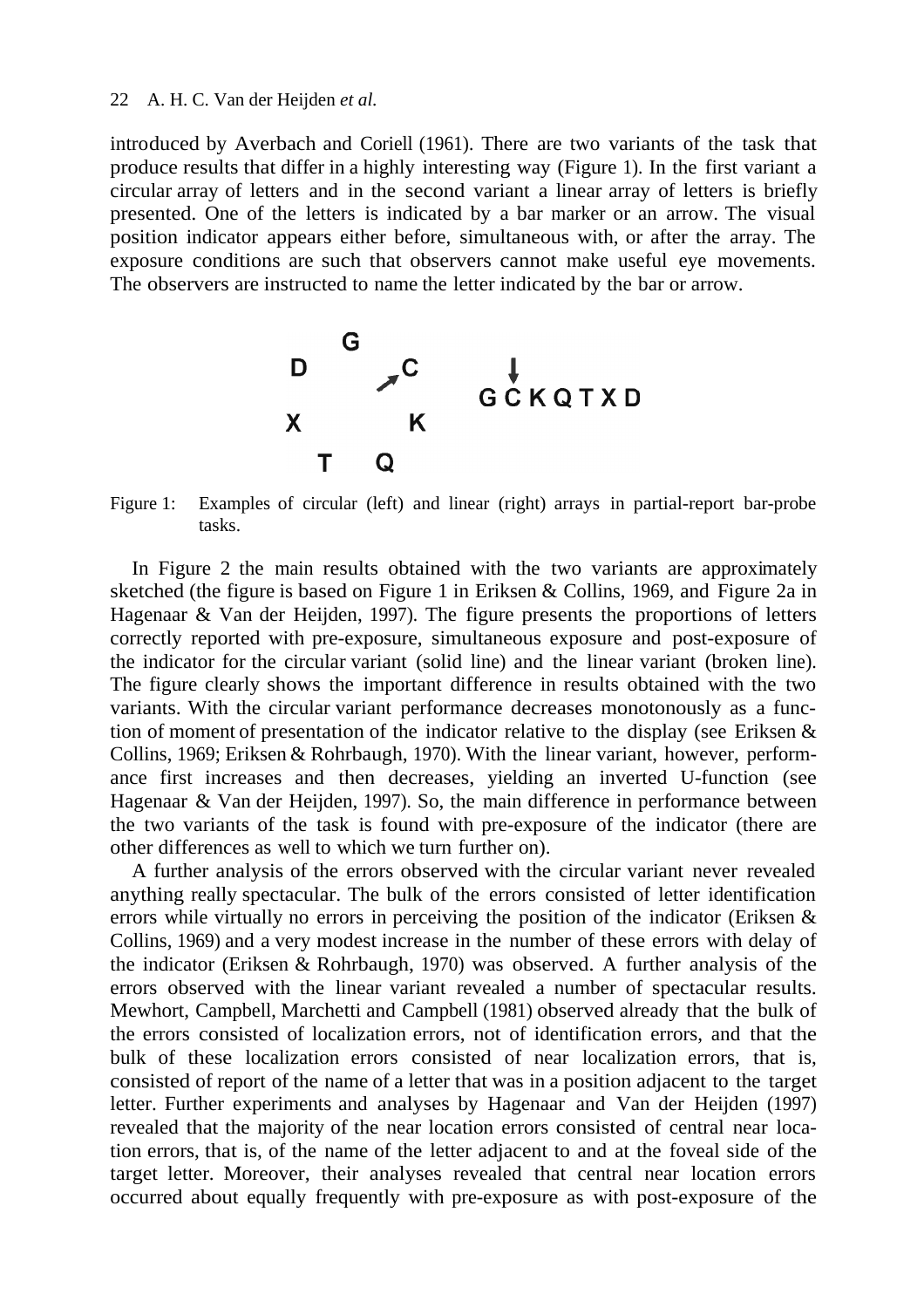visual indicator and appreciably less with simultaneous presentation of indicator and linear array.



Figure 2: Percentage correct with pre-exposure, simultaneous exposure and post-exposure with circular (solid line) and linear (broken line) variant of the partial-report barprobe task.

The total pattern of results just described is easily understood when we use one, seemingly ad hoc, assumption. That assumption is that a short-duration visual indicator, an arrow or a bar, when presented in relative isolation, is seen closer to the point of fixation than it really is or inspection at leisure would reveal, that is, that without visual 'anchors' a short duration arrow or bar appears as moved, shifted or jumped in the direction of the fixation point. With circular arrays and with an indicator moving in the direction of the fixation point nothing of relevance happens. With and without such a movement, with pre-exposure, simultaneous exposure and postexposure, the indicator points in the same correct direction and neither an abundance of (central, near) location errors nor a dependence of proportion of location errors on moment of presentation of the indicator is to be expected. Only ease of letter identification determines the results depicted in Figure 2. With linear arrays, however, the situation is different. With pre- and post-exposure of the indicator, the indicator is presented in relative isolation, and, by ad hoc assumption, moves in the direction of the point of fixation. So, under these conditions, an abundance of central near location errors is to be expected.

With simultaneous presentation of array and indicator, the indicator is not presented in relative isolation but in the company of the array. By the ad hoc assumption, in this condition appreciably fewer central near location errors are expected. So, not ease of letter identification but localization problems with pre- and post-exposure of the indicator determine the results depicted in Figure 2.

#### **3.2 Absolute Position Judgment Tasks**

The assumption that a short duration visual indicator, an arrow or a bar, when presented in relative isolation, is seen closer to the point of fixation than it really is, is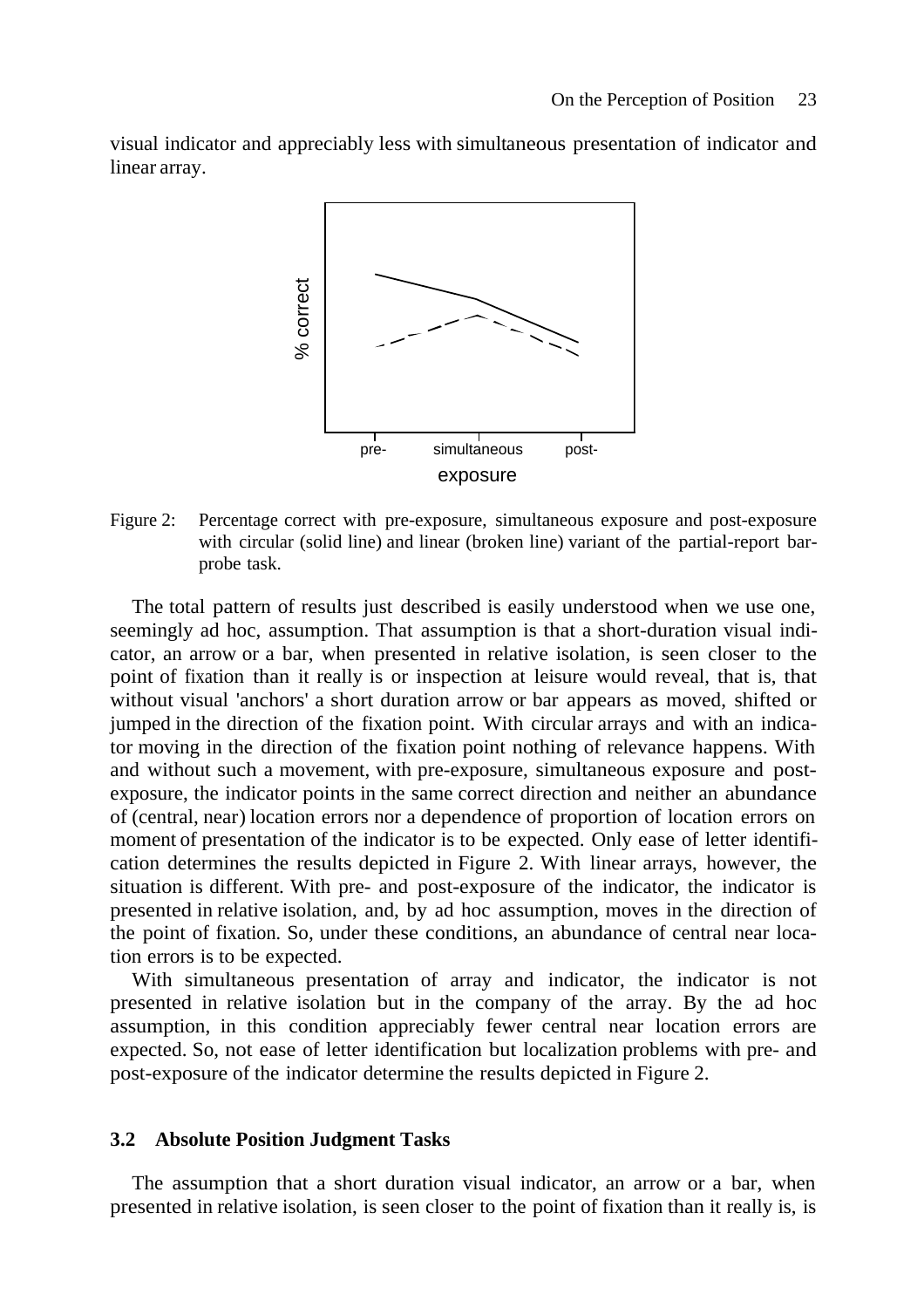not as ad hoc as it seems at first sight. In fact, a great number of investigators have reported position judgment studies that revealed exactly such an effect (see Van der Heijden, Van der Geest, De Leeuw, Krikke, & Müsseler, in press, for references). In none of these studies, however, were the exposure conditions exactly the same as those that are generally used in the partial-report bar-probe tasks. Therefore, we investigated the perception of position of a short duration small bar, presented on an otherwise empty screen, a situation mimicking the situation with pre- and postexposure of the visual indicator in the partial-report bar-probe task (see Van der Heijden *et al.*, in press). In the first experiment, during practice, a fixation point appeared that was subsequently replaced by a horizontal array with seven equallyspaced positions, numbered *3*, *2*, and *1* on the left through *0* in the center to *1*, *2*, and *3* on the right (see Figure 3). Then a small, 30 ms, bar appeared below one of the digits and observers had to indicate its position by verbal labels *3 on the left* through *0* to *3 on the right*. In the main experiment first the fixation point appeared and then the bar in one of the seven positions on an otherwise empty screen. Observers had to indicate the position of the bar in the same way as during practice.

> ┣<del>╾╊═┽═╋═╋═╋═</del>╉ 3 2 1 0 1 2 3



The results of this experiment are presented in Figure 4. The figure shows that observers indeed underestimate the position of the bar or see it closer to the point of fixation than it actually is. A regression analysis showed that observers underestimate the eccentricity of the targets by about 15%. The experiment had a number of shortcomings, however. For instance only the coarse position responses '0', '1', '2' and '3' were allowed. Therefore, in subsequent experiments we tried to arrive at more precise estimates of the percentage underestimation of the position of the bar. In these experiments a moving cursor was used for indicating the perceived position. While these cursor experiments had their shortcomings – observers cannot really be prevented from following the cursor with eyes and head – we were nevertheless able to conclude that, under the exposure conditions used, observers underestimate the eccentricity of the bar by about 10% (see Van der Heijden *et al.*, in press).

The finding that observers underestimate the position of the bar by about 10% is of theoretical importance. The literature concerned with the precision of saccadic eye movements often reports a comparable 'undershoot' of about 10%.

<sup>&</sup>quot;Most experiments with visually elicited saccades use the following paradigm: A subject fixates a stimulus, usually a small light dot in a dark field, that suddenly jumps to a new location. The subject is instructed to follow the target and does that by making one or more saccades. Under these conditions, and if the size and direction of the target jump is randomized, the saccade usually undershoots the target, and a correction saccade or smooth movement is necessary in the same direction. The amount of undershoot found in the literature varies considerably, but most authors agree now at an average value of about 10%." (De Bie, Van den Brink & Van Sonderen, 1987, p. 85; see, however, also Carpenter, 1988).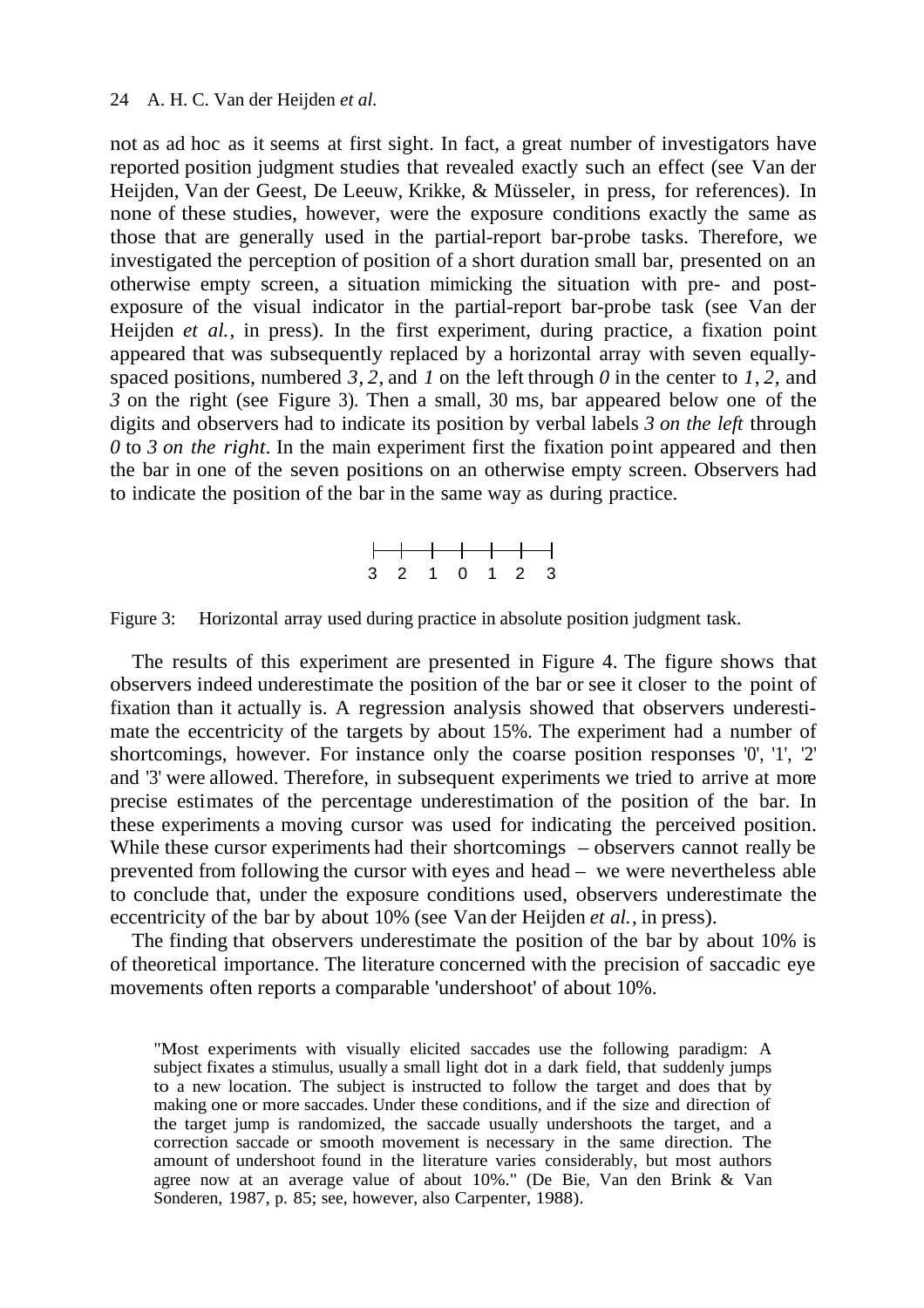Neither for the saccadic undershoot nor for the perceptual 'undershoot' are presently good explanations available (but see Bridgeman & Stark, 1991, who found a gain of 0.87 for combined efference copy and oculomotor proprioception). The similarity in experimental conditions and the similar outcomes force us, however, to assume that the two phenomena are linked (see also Van der Heijden *et al.*, in press).



Figure 4: The perceived target positions. Veridical performance is indicated by the dashed line.

#### **3.3 Relative Position Judgment Tasks**

Before arriving at some conclusions about the codes for position in visual perception it is worthwhile to look at the results of a relative position judgment task that corroborates and summarizes what was said above. The task is a variant of the relative position judgment tasks used by Müsseler, Van der Heijden, Mahmud, Deubel, and Ertsey (in press). Figure 5 shows the two main conditions. In the unilateral condition (see upper panel) a row of 5 squares and 1 single square appear either to the left or to the right of a central fixation cross. In the bilateral condition (see lower panel) a row of 5 squares appears to one side of the fixation cross and a single square to the other side. In both main conditions the single square can precede the row of squares (pre-exposure,  $SOA -112$  ms), appear simultaneously with the row (simultaneous exposure, SOA 0 ms) or follow it (post-exposure, SOA +112 ms). In both main conditions the single square is, averaged over trials, equally distant from the fixation cross as the square in the middle of the row. The position of the single square is, however, varied randomly over trials in small steps around its mean position. The task for the observer is to report the position of the small square relative to the position of the square in the middle of the row in terms of more peripheral (outer) or more central (inner).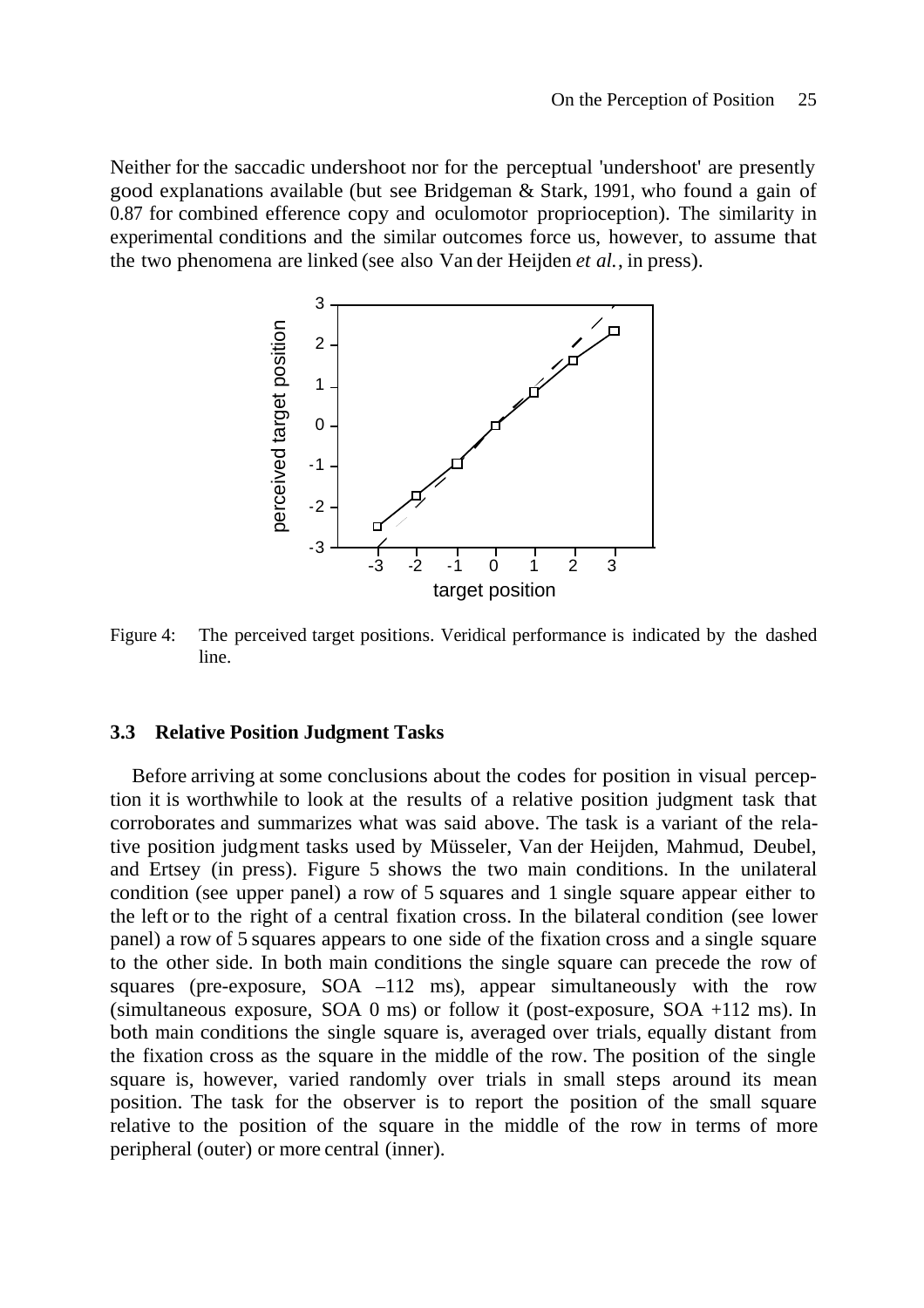

Figure 5: The relative position judgment task. Participants fixated a cross in the middle of a screen. In the unilateral presentation mode a stimulus configuration consisting of a single lower square (probe) and a spatially extended row of upper squares (comparison stimulus) appeared to the left or to the right of the fixation cross. Participants' task was to judge the position of the probe relative to the mid-position of the comparison stimulus. In the bilateral presentation mode participants' task was to judge which stimulus was more outer.

Figure 6 presents the results obtained. The complete interpretation of the figure is, in the present context, not of real importance (see for this explanation in terms of perceived position Müsseler *et al.*, in press). What is of importance is that with unbiased performance the number of 'outer' responses should approximately equal the number of 'inner' responses. This level of performance is indicated in the figure with the dashed line. The figure shows that this level of performance is found only with unilateral and simultaneous presentation of the square and the row of squares. Systematic deviations are found with unilateral presentation and with pre- and postexposure of the single square (see Müsseler *et al.*, in press, for replications and extensions). Clearly, this pattern of results mimics the pattern of results obtained with the partial-report bar-probe task with linear arrays: good performance with simultaneous presentation of bar and array and systematic (localization) errors with pre- and post exposure of the indicator. With bilateral presentations the systematic deviations are found with all three SOA's. For this part of the relative position judgment task no equivalent bar-probe task exists. The data obtained in this condition therefore add to the existing knowledge of the perception of position.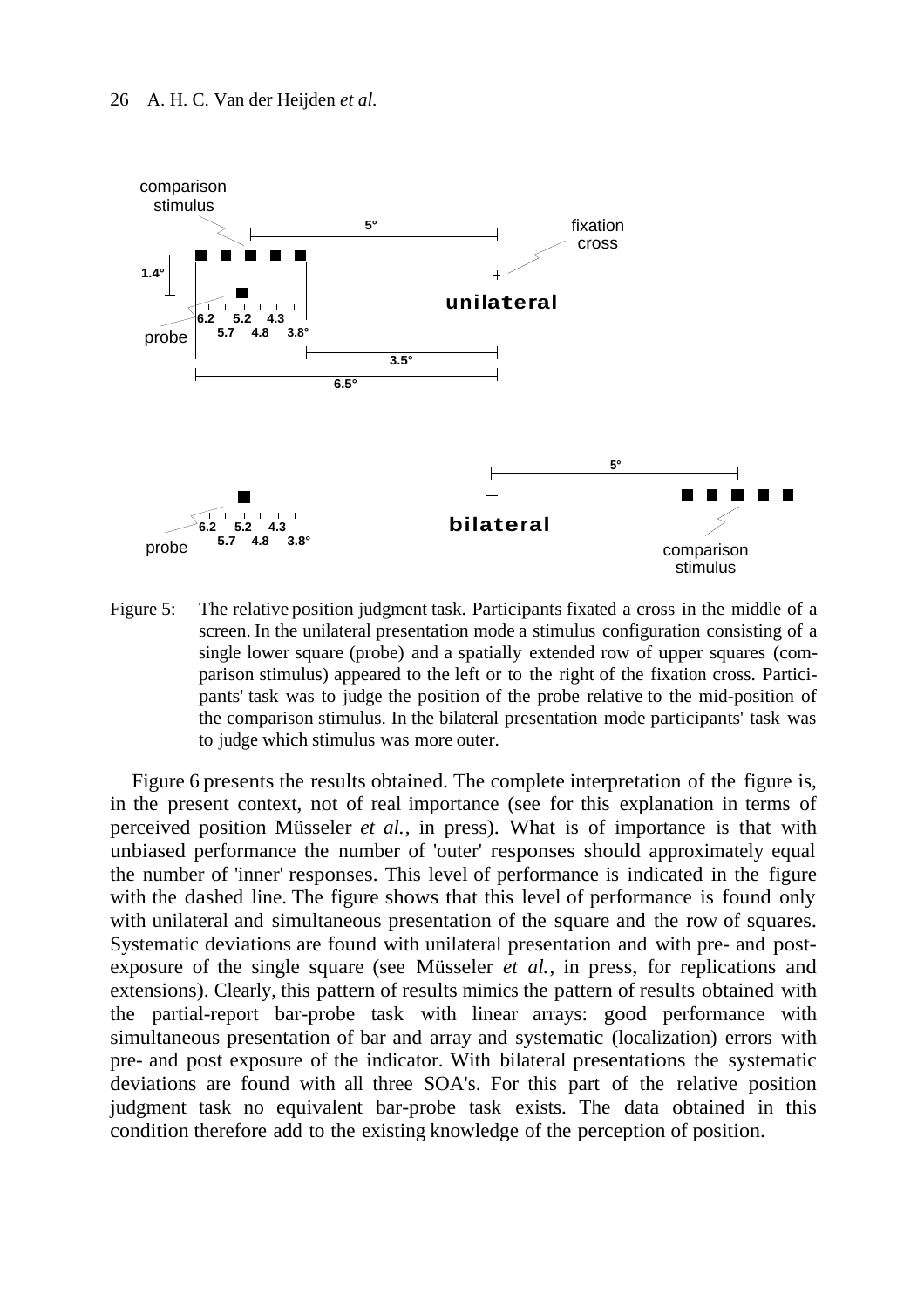

Figure 6: Deviations from perfect performance with pre-exposure, simultaneous exposure and post-exposure with unilateral and bilateral presentation mode in the relative position judgment task. Veridical performance is indicated by the dashed line.

# **4 Two Codes for Position**

In the recent past a number of theorists have argued that in the perception of visual position two different 'sources,' mechanisms or codes are involved, a local 'visual' code and a global 'motor' code (see, *e.g.*, Koenderink, 1990, and Wolff, 1987, 1999). Wolff (1987, p. 259), for instance, states:

"Retinal stimulation merely provides the "substance" of which the spatial structure consists (see also the distinction between "space filling" and "space giving" sensations in Husserl's phenomenology, Scheerer, 1985)."

And Koenderink (1990, p. 126) distinguishes between a local 'simultaneous correlation structure or local receptive field structure' and a multi-local operation that 'requires a lot of additional structure.' Both theorists assume that (saccadic) eye movements are at the basis of the global or multi-local code (for earlier versions of this view see Von Helmholtz, 1866; Poincaré, 1902, 1905; Taylor, 1975).

| Table 1: | Good or optimal performance $(+)$ and systematic deviations $(-)$ for four different |
|----------|--------------------------------------------------------------------------------------|
|          | spatio-temporal exposure conditions.                                                 |

|              | adjacent | separate |
|--------------|----------|----------|
| simultaneous |          |          |
| successive   |          |          |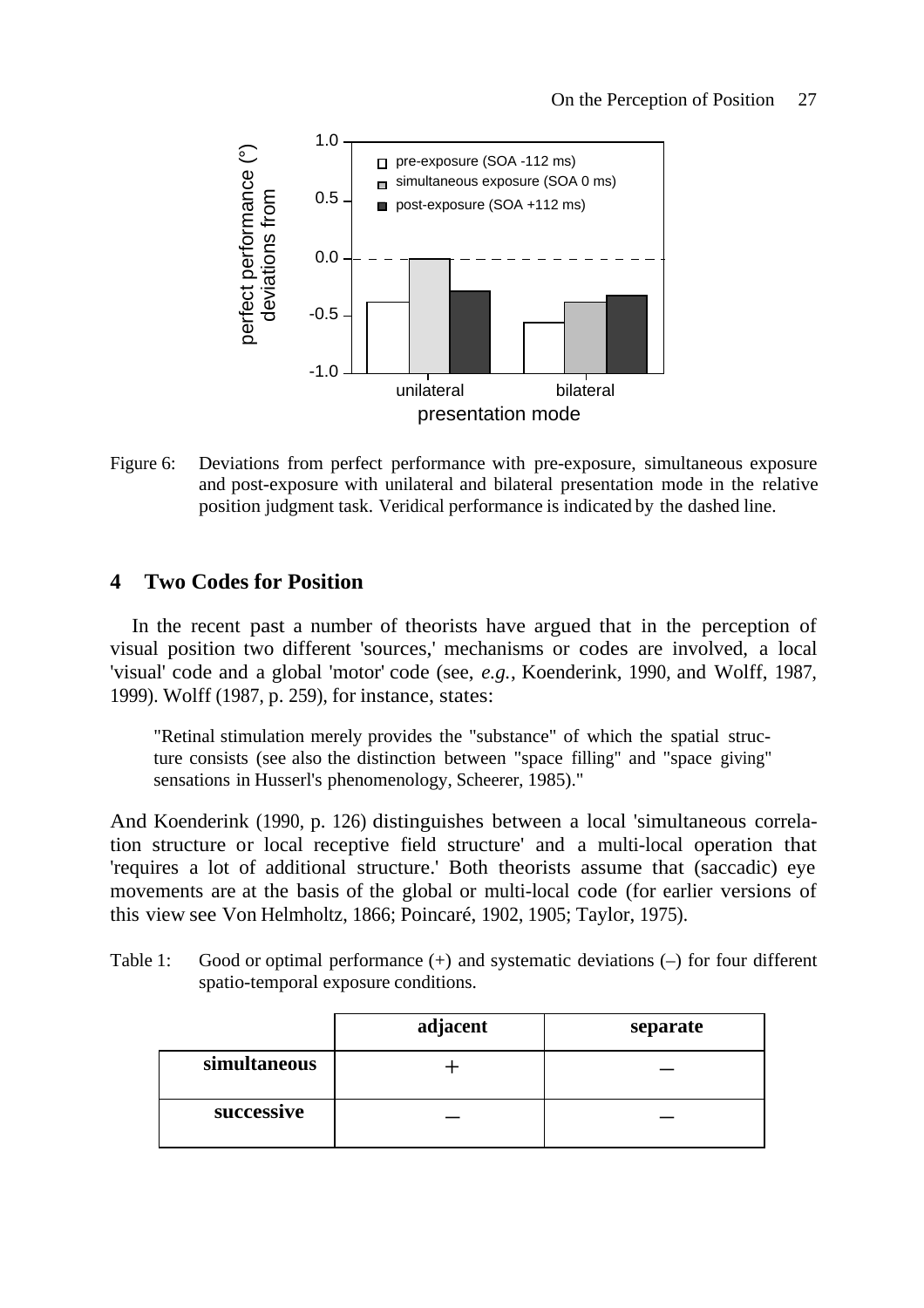In our view the data we presented are consistent with, and provide important further supportive evidence for, such a (double, dual) coding view. These data are summarized in Table 1. The table shows when good or optimal performance and when systematic deviations were found. Good or optimal performance was only found when a local operation sufficed, that is, when the assessment of spatial position could be based on two pieces of information that were close together in space and time, that is, adjacent and simultaneous (in the linear partial-report bar-probe task with simultaneous presentation of bar and array and in the unilateral relative position judgment task with simultaneous presentation of row of squares and single square). Systematic deviations, hinting at the involvement of the (saccadic) eye movement system, were found in all conditions in which a global operation was required because the relevant pieces of information, for the assessment of position, were separated in time or/and in space (in the linear partial-report bar-probe task with preand post-exposure of the bar, in the unilateral relative position judgment task with pre- and post-exposure of the single square and in all exposure conditions in the bilateral relative position judgment task) and in conditions in which only a single piece of information was presented in an otherwise empty field (in the absolute position judgment tasks). Under these conditions, only an (underregistered) extraretinal signal informs the brain about target eccentricity.

The results obtained in the bilateral relative judgment task with simultaneous (but spatially separated) presentation of the single square and the row of squares are of special importance. These data indicate that not only pre- or post-exposure, that is, temporal separation, invite the workings of the global operation but also distance in the visual field, that is, spatial separation. This outcome therefore strongly suggests that local and global operations work simultaneously in providing the spatial structure of the visual field.

# **5 The Perception of Position**

#### **5.1 The Static Eye**

To show that the assumption that position is the code for position is not needed, Figures 7 and 8 present a tentative functional model that makes explicit what, in our view, can be at the basis of the visual perception of position (we neglect head and body movements and also exclude the third dimension [z-axis] and vergence movements in our analysis). The basic assumption of our model is that in the visual perception of spatial position, that is, in the construction of the visual field, two densely connected maps with different codes or representations are involved (further on we return to this assumption). In Figure 7 the situation in these maps is depicted for the situation when the eyes are straight ahead.

The map at the left, the visual sensory map (V), can be regarded as the 'substance' of which the spatial structure consists' (Wolff, 1987), as 'space filling' (Scheerer, 1985) and as a 'simultaneous correlation structure or local receptive field structure' (Koenderink, 1990). In the origin of this map the information coming from the middle of the fovea is represented. This map is not conceived as an orderly topographic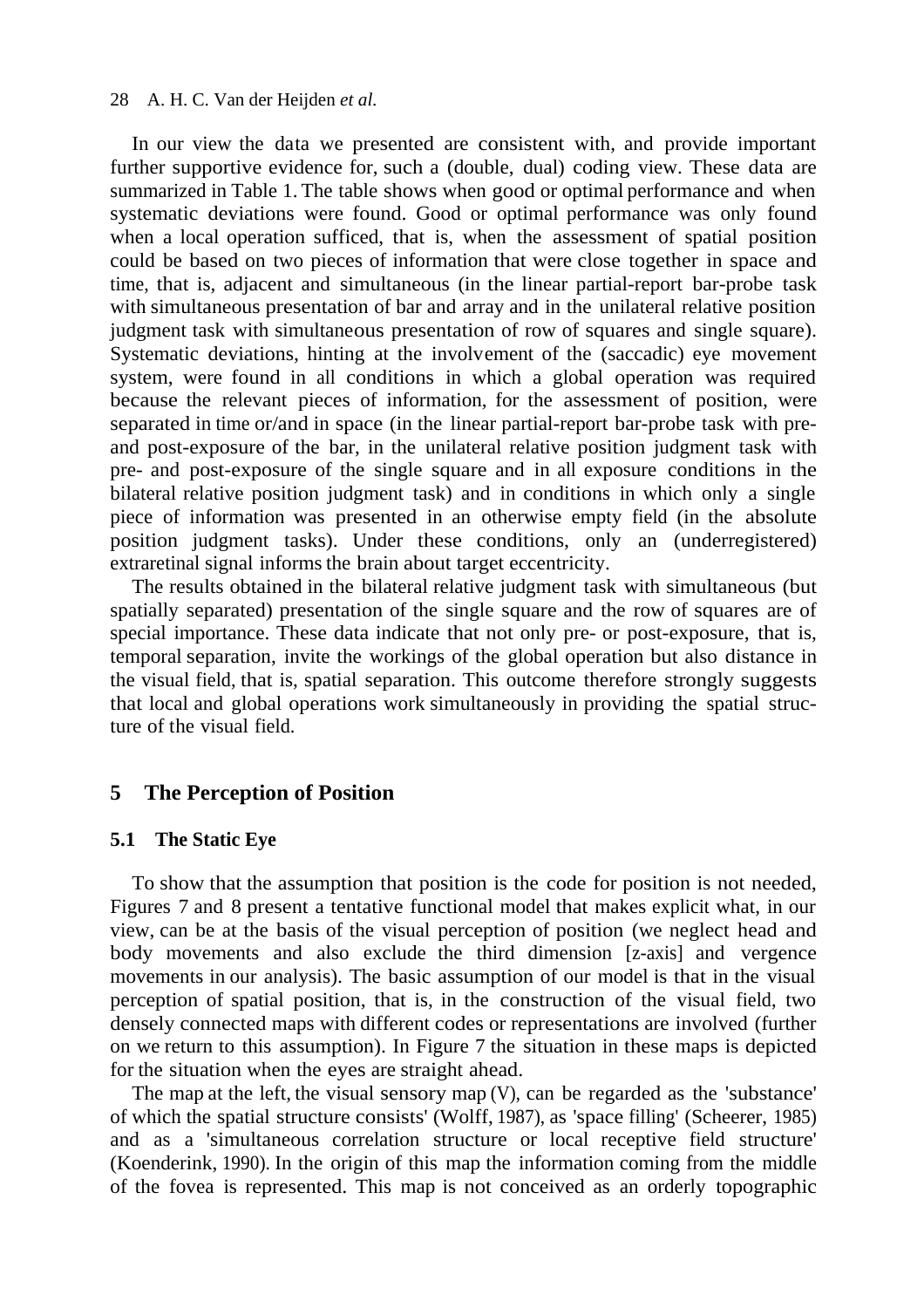map. All kinds of deformations in terms of squeezing and stretching are allowed as long as neighborhood relations are preserved (we return to some properties of this map further on). The map can possibly be identified with V1 with all its deformations (*e.g.*, the cortical magnification factor).



Figure 7: World (W), visual sensory map (V) and motor map (M). Eyes straight ahead and fixating 0 in W.

The map at the right, the motor map (M), has to be regarded as an eye position map, that is, a map that codes (eye) positions on (map) positions.<sup>2</sup> In the origin of this map the current eye position is coded  $(0, 0)$  equals 'straight ahead'). For the moment, and for explanatory purposes only, this map can be regarded as an exact replica of map V (to this issue we return further on). Consequently in the other positions in this map the eye positions are coded that are required, or are to be realized, for bringing the spatially corresponding points in map V in the middle of the fovea (*e.g.*, for bringing the point marked X into the middle of the fovea the eye has to move to eye position (2, 2)). As stated, map M and map V are densely connected. Both maps determine what is seen. This can be taken to mean that the perceived positions result from map V 'enriched' by map M about the spatial positions in the visual field in terms of realized and required eye positions. Or, what is perceived results from map M 'enriched' by map V with identity information and local neighborhood relations.

l

 $2^2$  For evidence for the existence of this kind of map see, for example, Andersen, Snyder, Li, and Stricanne (1993).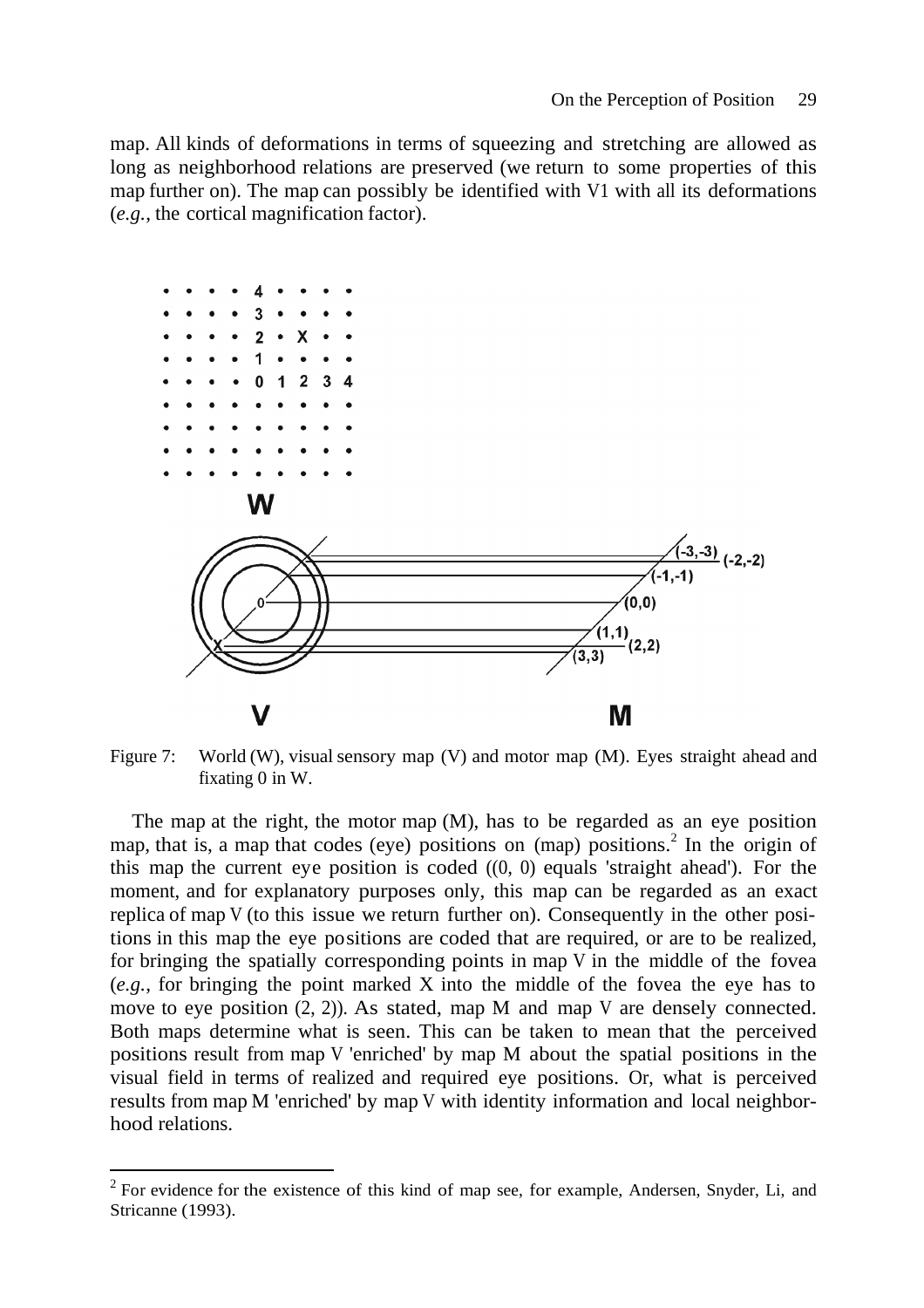This conception of the visual perception of position evades the classical problems that result from the assumption that anatomical position serves as, and is sufficient as, the code for position. The inverted (and left-right reversed) image problem does not arise because the codes in map M tell, in terms of how the eye has to be positioned for foveating, what is up and down and left and right. Moreover, the local structure in map V may be of help in the perception of orientation (see Bridgeman *et al.*, 1994).

The size constancy problem is solved when the reasonable additional assumption is introduced that what the values of the codes in map M stand for is co-determined by cues for distance, vergence and accommodation, for instance. Moreover and again, the local structure in map V may be of help in the perception of size (see Gibson, 1979).

The topography problem, the problem of the distorted, squeezed, stretched and split topographic map in V1 and the even worse topographies upstream in the visual system, appears to be a pseudo problem in the present conceptualization. It is not the map positions in one or another weird topographic map, for example, in V1, that are the codes for perceived position but the eye position codes in map M.

The feature integration problem, the problem that is supposed to arise because different object features are represented in different anatomical maps, can be solved in exactly the same way as the position perception problem. Other maps, for example, a color map that codes colors in its map positions, when densely and appropriately connected with map V, can inform that map about other object features than position, for example, about color (see also Zeki, 1992, 1993). But, of course, 40 Hz will also always do.

#### **5.2 The Moving Eye**

Figure 8 shows how, in our functional model, the codes in map V and M (have to) change when a (saccadic) eye movement has been made. The figure shows the codes after an eye movement resulting in a new eye position (2, 2), that is, after a saccade of size and direction  $(2, 2) - (0, 0) = (2, 2)$  (*i.e.*, intended position minus actual position) is made. Now in the origin of map V the visual information corresponding with eye position (2, 2), the X that is now in the middle of the fovea, is represented. The neighboring and further surrounding information is represented in neighboring and further surrounding regions in map V, subject to the fixed, inherent distortions in the map. In the origin of map M the current eye position (2, 2) is coded. All other eye position codes are incremented in the same way, that is, by (2, 2).

With regard to the problem of when and how the eye position codes in map M are changed there are two answers. One possibility is that after the eye movement has been executed the new eye position  $(x, y)$  is assessed and that this 'inflow' parameter is entered into the origin of map M and used to update the other eye position values in the map. This solution is close to Bridgeman *et al.*'s (1994) proposal: assessment of spatial position anew within each fixation. Another possibility is that before (or during or after) the eye movement, information about the size and direction of the intended movement, for example,  $(x, y) - (a, b)$ , with  $(a, b)$  the actual eye position and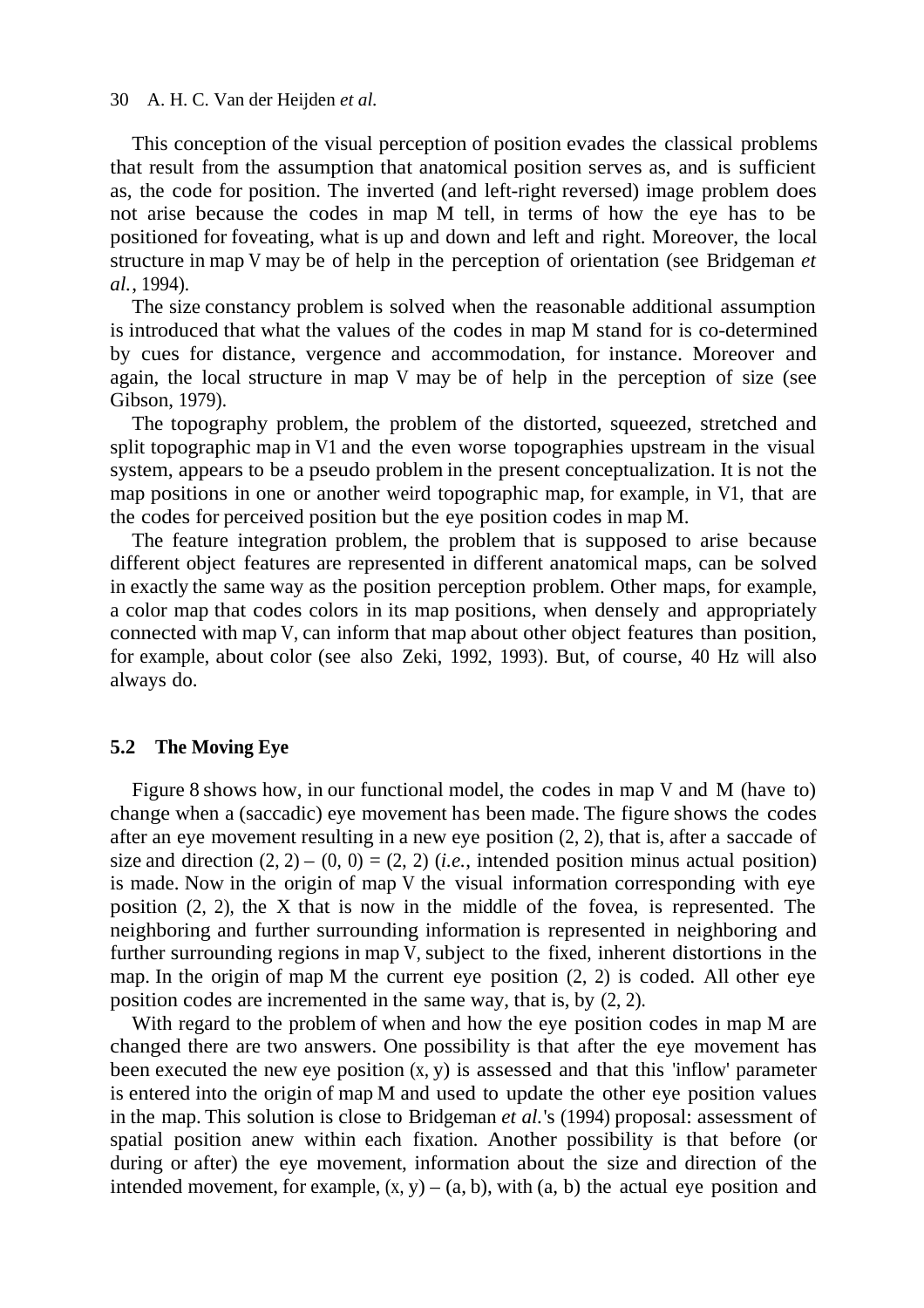(x, y) the intended eye position, is used to increment all eye position values in map M. This solution comes close to Von Helmholtz's (1866) and Von Holst and Mittelstaedt's (1950, 1971) 'neural command' or 'efference copy' solution. In our view it is reasonable, especially in view of the opportunities for perceptual learning (see Wolff, 1987), that both solutions, during the movement the 'neural command' and after the movement the inflow, are used.<sup>3</sup>



Figure 8: World (W), visual sensory map (V) and motor map (M). Eyes up and to the right fixating X in W.

This conception of the visual perception of position when the eyes move evades the classical problems that result from the assumption that anatomical position serves as, and is sufficient as, the code for position.<sup>4</sup> Problems with the perception of a stable visual field with (saccadic) eye movements do not arise because the 'neural command' causes that during the (saccadic) eye movement the position codes in map M are adapted in correspondence with the displacement of the representation of the visual world in map V. After the movement 'inflow' is available to correct any errors in this adaptation process.

l

 $3$  It is worthwhile to note that there are no space constant maps in the present proposal, that is, maps with neurons, with receptive fields, with constant locations in the world rather than constant locations on the retina (see Bridgeman, 1999, for evidence supporting this position).

<sup>&</sup>lt;sup>4</sup> In general, it is worthwhile to see that all 'moving eye' problems are 'secondary' problems. When correct position perception is accounted for, all 'moving eye' problems are accounted for. This goes not the other way around. When the stable visual world problem is solved (see, *e.g.*, Bridgeman *et al.*, 1994), the correct position perception problem needs not be also solved.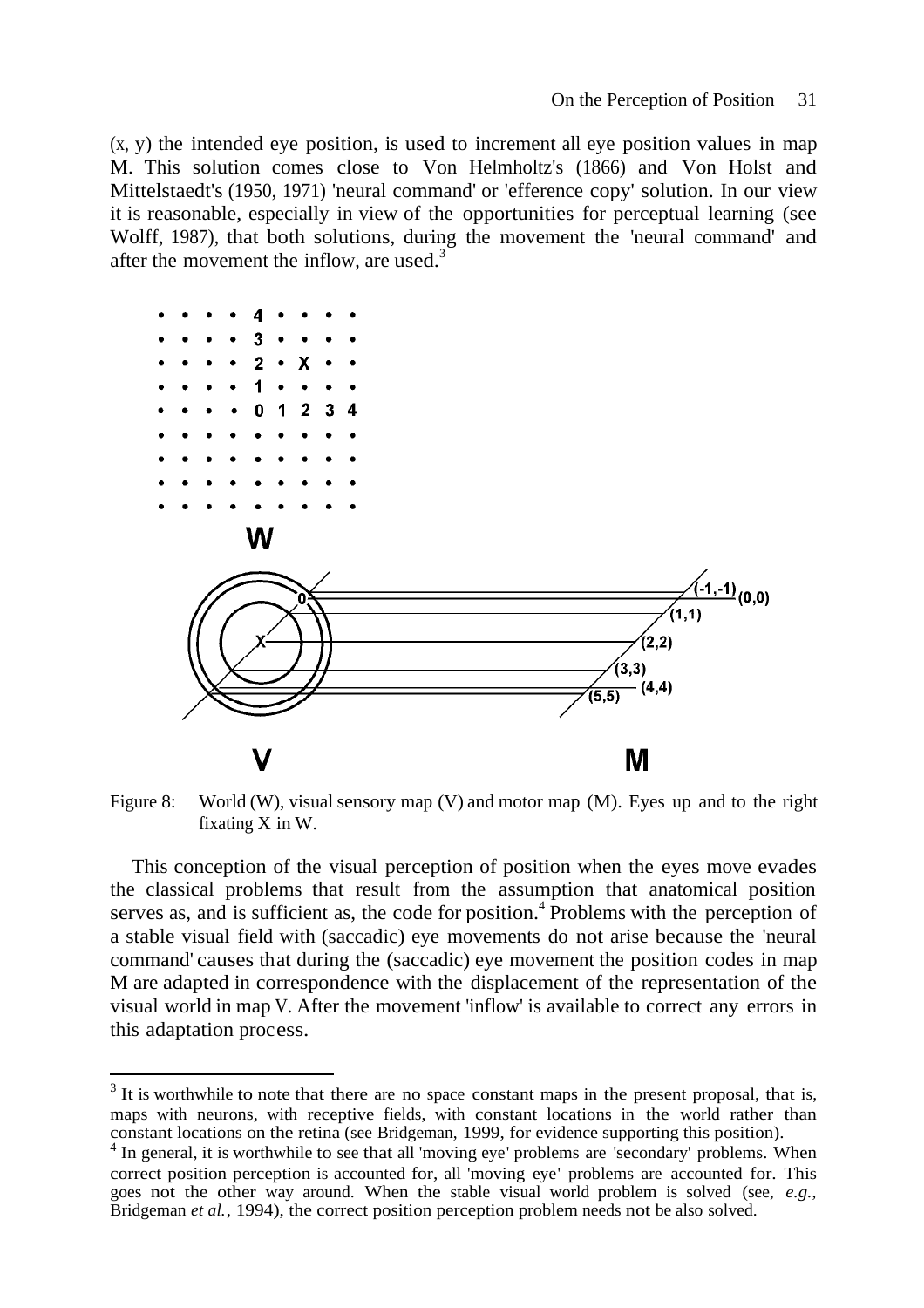The moving afterimage problem, that is, the problem that an afterimage on a fixed retinal position is seen as moving with the eye during (saccadic) eye movements, is accounted for because, while the position of the afterimage in map V is indeed fixed, the corresponding eye position codes in map M change with each eye movement in proportion to the size and direction of the eye movement.

The moving object-stable background problem, that is, the problem that a moving object that is followed with pursuit movements (and that therefore is projected on a fixed position on the retina) is seen as moving and the problem that the background, whose projection is continuously moving on the retina, is seen as standing still, can be accounted for in a similar way. In map V the representation of the moving object is fixed and the representation of the background moves but in map M the position code corresponding to the object changes in exact correspondence with the position of the eyes while the position codes corresponding to the objects in the background remain unchanged.

The 'phantom array' problem and also the problems originating when looking out of a moving train can be accounted for in exactly the same way. We leave these problems for the interested reader.

#### **6 Two Paradoxes**

Niels Bohr once wrote that there is no hope for progress in science without a paradox. Fortunately, at this point in our theorizing we are confronted with two paradoxes, so, when we solve only one of these, there continues to be hope for progress in our science.

The first paradox is introduced with our assumption that in map M eye positions are coded and eye position codes are corrected using 'extra-retinal information.' Introspection, however, easily learns us that we are hardly aware, and if so then only very roughly and approximately, of the position of the eyes in their orbits. In his 'Remarks suggested by dr. Gordon Holmes's paper, "Disturbances of visual orientation"', Berry (1918, p. 604), a proponent of a retinal end-organ theory of space perception, writes

"When Dr. Holmes talks about impulses from the oculomotor muscles, as being provided by extra-retinal afferents, he obviously has in view something in connection with the muscles which he supposes exists apart from the retinal stimuli. But it has to be remembered that it is impossible with closed lids to tell for certain what is the position of the eyes. No doubt it is possible, without fixing any object, to rotate the eyes in the same direction, but apart from the consciousness of making this voluntary movement, there is no consciousness of the exact position of the eyes."

So, how can eye positions we are hardly aware of be coded in map M and be used for correcting codes in map M? The important issue is, of course, whether this argument based on 'direct' introspection is of any value. It is far from clear whether the information that the system uses for one or another purpose in creating the visual field, needs also to be available to us in introspection in 'raw' or 'unprocessed,' that is,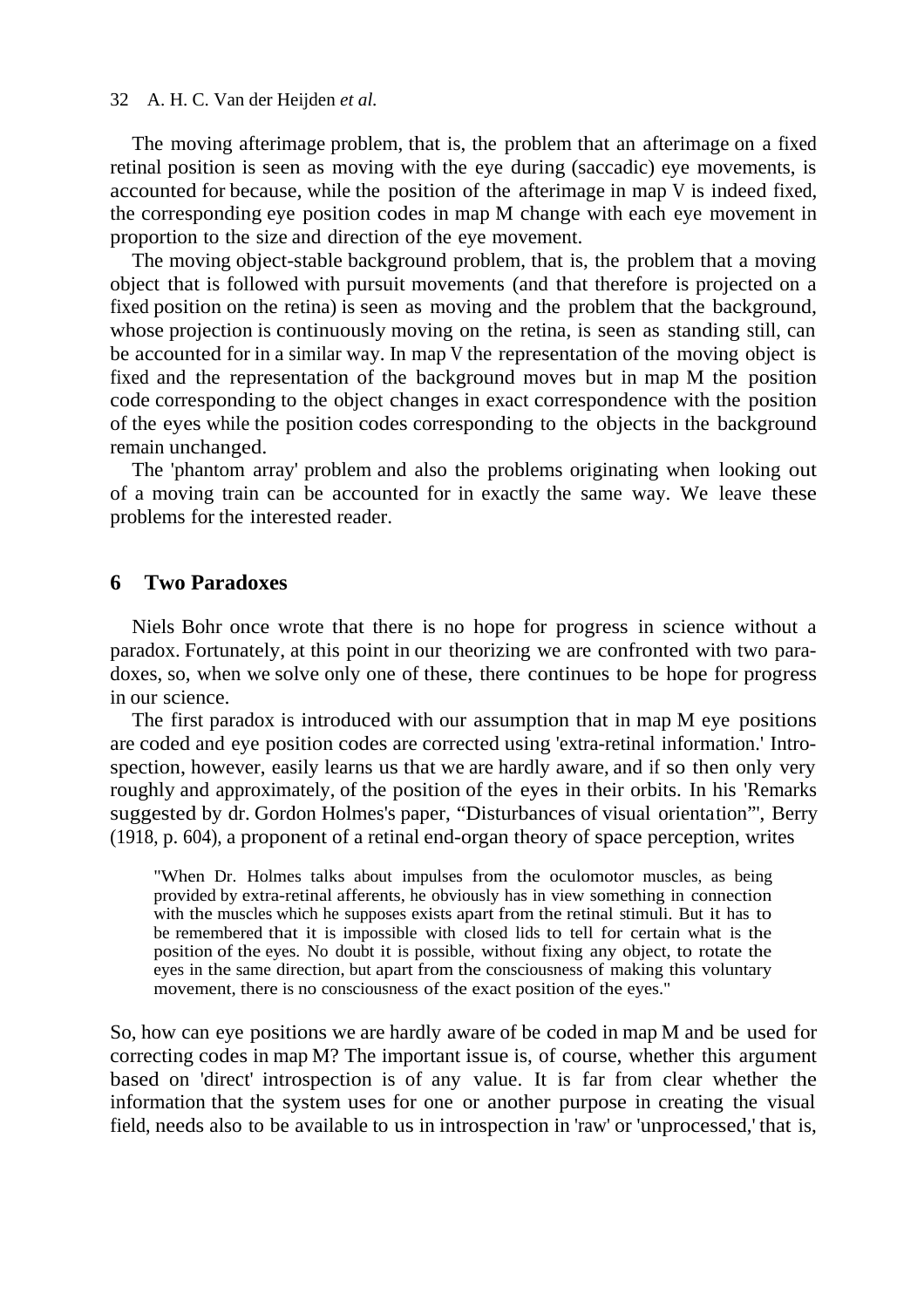non-visual, form<sup>5</sup>. With auditory stimulation, for instance, there are tiny inter-aural arrival time differences that the system uses for working out the position of the sound source. These time differences, which are used for creating the auditory field, are not available to us in 'raw' form in introspection.

The second paradox that we can and will not solve is introduced with our, until now still implicit, assumption that the eye position codes in map M provide the metric and the topography in the visual field. The literature briefly referred to above tells us that in saccadic eye movement tasks and in position judgment tasks serious and systematic errors – 10% undershoot and 10 % underestimation – are made. So, why postulate a 'metric' and 'topography' for the visual field that seems to introduce serious and systematic distortions or deviations?

In the literature a great number of explanations and reasons for the undershoot with saccadic eye movements are listed. At present, however, even the exact conditions under which undershoot (and overshoot) will be found are far from clear (see, *e.g.*, De Bie *et al.*, 1987, and Carpenter, 1988). It cannot be excluded that, given some further conditions, undershoot will be mainly found with isolated targets in an otherwise empty field. In other words, it cannot be excluded that undershoot will be mainly found when nearly all cues for depth are eliminated. Further research with regard to saccadic undershoot and with regard to the relation between saccadic undershoot and underestimation in position judgment tasks is certainly in order $6$ .

The paradox may be resolved with evidence that the combination of efference copy and proprioception also shows an undershoot in gain similar in magnitude to that required to account for the results reviewed above (Bridgeman & Stark, 1991). In structured fields the undershoot may not be important, as retinal information is available to calibrate visual direction.

# **7 Two Maps**

l

At this point it is appropriate to move from the tentative functional model towards neuroanatomy to answer the question: What spatial properties are required of the possible neuroanatomical equivalents of map V and map M to perform the functions specified within the functional model?

We introduced the eye position map, M, as a map separate map from map V and stated that, for explanatory purposes only, map M could best be regarded as an exact replica of map V (see also Figures 6 and 7). Two remarks with regard to the properties of the neuroanatomical equivalent of map M are in order now. First, map M need not be anatomically separated from, and can as well be fully integrated with, map V for performing its required functions. What matters are only the appropriate dense connections between elements of map M and map V that deal with the same regions

 $<sup>5</sup>$  It is worthwhile to note that it is generally assumed that the 'neural command' or the 'efference</sup> copy' is used for maintaining a stable visual field despite eye movements while it is far from clear whether, and if so to what extent, this information is available to introspection.

<sup>&</sup>lt;sup>6</sup> It is worthwhile to realize that an uncertain, peripheral, intended eye position attracts the fovea. Just because this intended position is uncertain, and because there is probably also some uncertainty about the actual eye position, undershoot and underestimation are possibly the result.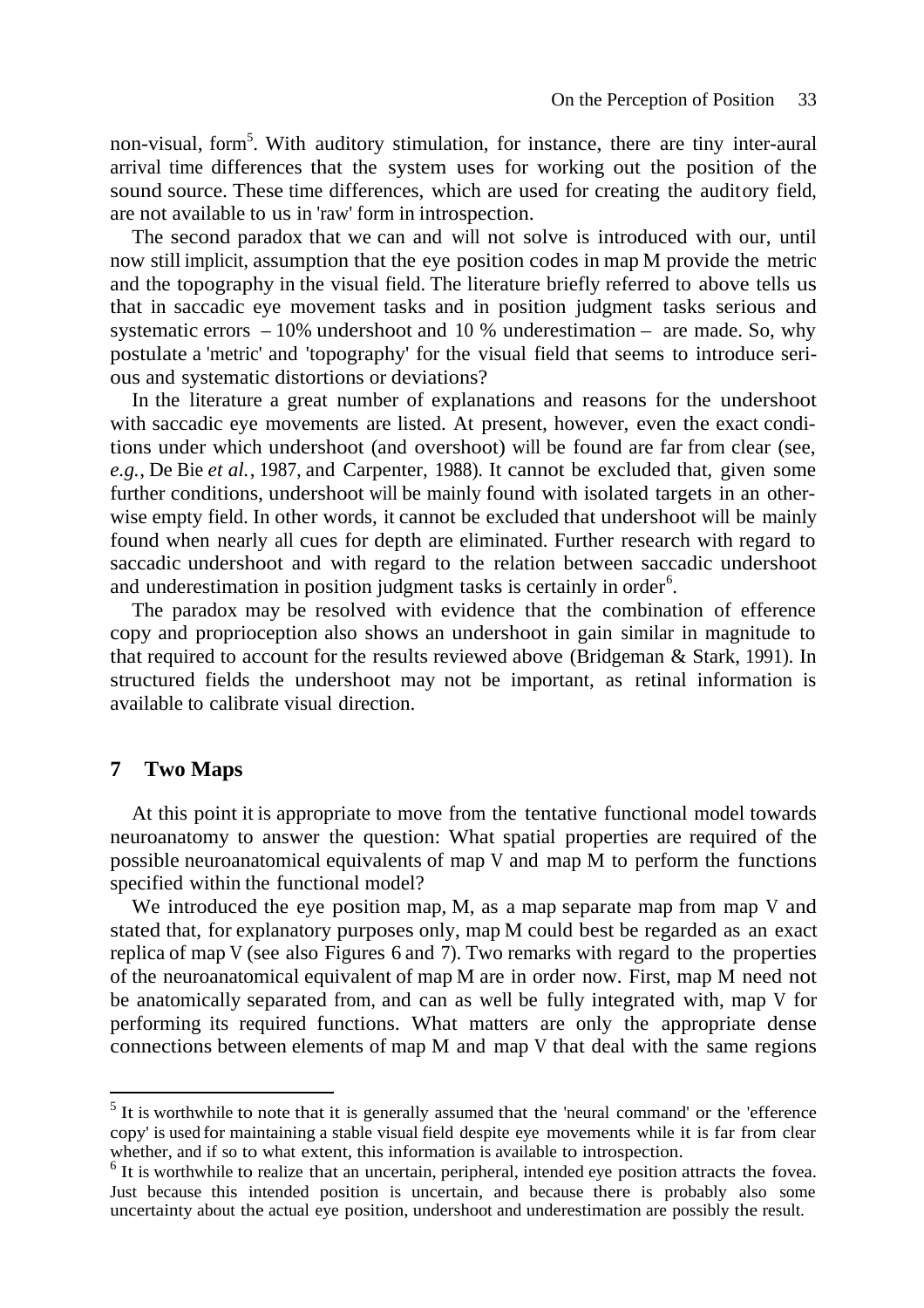of the external world. Second, if separate, map M need not be an exact replica of map V, but can have any shape and internal order whatsoever. Map M codes positions on positions that are themselves meaningless (in the sense that the coordinates where the information is coded are arbitrary and have no meaning in themselves). Again, what matters is only the dense connectivity that allows elements in map M and in map V that deal with the same regions in the external world to communicate.

We introduced the 'space filling' map, V, as a spatial map in which all kinds of deformations in terms of squeezing and stretching were allowed as long as, in one way or another, neighborhood relations were preserved and we suggested that V1, with all its deformations, is possibly its neuroanatomical equivalent. It will by now be clear that, for performing its postulated function – creating a spatiotemporal extension – V1 needs neither to have a particular orientation nor to have a particular intrinsic metric, because the neuroanatomical equivalent of map M 'injects' orientation and distance. That V1 is cut into two halves seems to us to be of minor importance because the vertical meridian is represented in both hemispheres; seeing at exactly the same time at exactly the same place in exactly the same way cannot cause much confusion in visual perception.

### **8 To See**

We already stated that we assume at least two independent representations of visual space in humans and primates, a cognitive or 'what' one, subserving visual experience, and a sensorimotor or 'how' one, controlling visually guided behavior (see also Bridgeman, 1992) and that our contribution is exclusively concerned with the cognitive representation. This forces us to consider the philosophical psychoneural identity theory, a theory that claims that a set of brain events, for example, the set of events in the neuroanatomical equivalents of map V and map M, is identical with a second set of subjectively experienced events, for example, the perception of a topographically ordered visual field, because it is the same set of events under a different mode of observation.

In 'Requiem for the identity theory,' Smythies (1994) argues with great insight and strength that the nearly generally held "Identity Theory is incompatible with the scientific evidence from an integrated approach to modern introspectionist psychology, clinical neurology, and neuroscience" (Smythies, 1994, p. 311). His "key point is that certain neural nets in the brain and in the visual field in consciousness contain the same information but coded in different ways – vectorially and topographically respectively" and that therefore the obstinate problem arises "how do you construct the purely topographic visual field ... out of this vectorially coded information ..." "Clearly a set of events ... can only be identical with a second set of events ... if the two codes are *congruent.*" (Smythies, 1994, p. 326).

Smythies admits that Zeki (1992, 1993), knowing that V1 is the cortical map with the strongest topography, gets, to some extent, round this problem with his

"ingenious suggestion that the highest visual area of the cortex is actually V1, normally regarded as the lowest. This assumption is based on the observation that there are as many axons going 'down' from the visual centres in the temporal and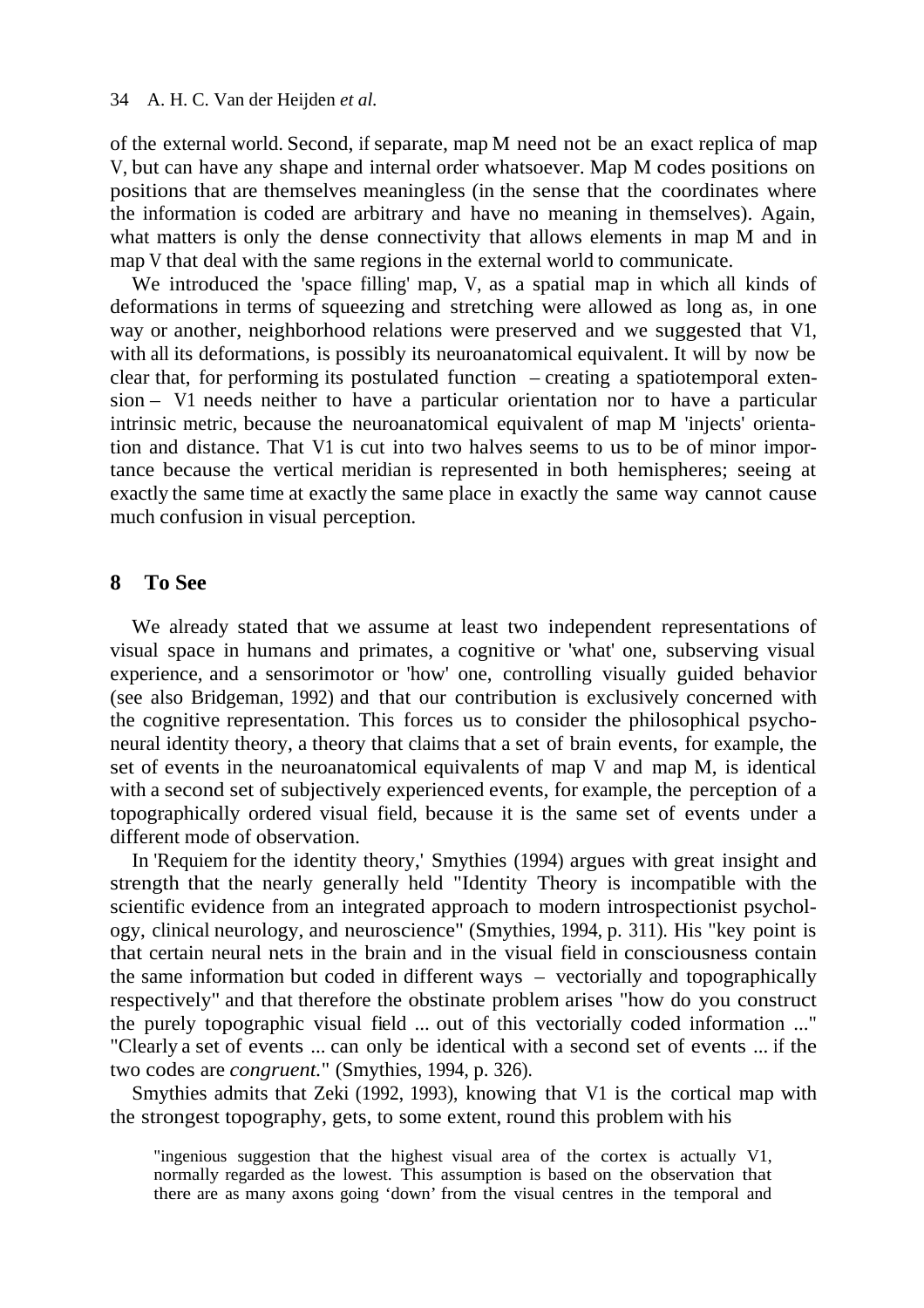parietal lobes to V1 as there are going the other way. In Zeki's hypothesis information is fed by V1 to the specialized computational areas 'higher up' and then all this processed information is fed back to V1 and there put together to construct the visual field." (Smythies, 1994, p. 322).

In Smythies' view, however, even with this theory

"we are faced with the difficulty that the topographic code in V1 is geometrically and topologically incongruent with the topographic code in the visual field - as Lord Brain (1951) put this : 'When we perceive a two-dimensional circle we do so by means of an activity in the brain which is halved, reduplicated, transposed, inverted, distorted and three-dimensional. '" (Smythies, 1994, p. 326).

Without further provisions, all these observations are certainly correct. In our view, however, our introduction of a neuroanatomical equivalent of map M, that codes eye positions on otherwise meaningless positions and informs the neuroanatomical equivalent of map V, V1, about its results, extends and elaborates Zeki's (1992, 1993) proposal in the required way; a map that codes motor positions on meaningless anatomical positions can 'squeeze' and 'stretch,' that is, structure, the visual field in the desired way. With this proposal, however, the topographic coding – vectorial coding mystery is still not completely solved and further theoretical and empirical work with regard to this problem is needed.

#### **9 Attention**

As stated, our interest in questions related to the perception of position arose from our studies of selective attention and from our theoretical point of view that selective attention is position information, used in a special way. The highly problematic position-as-a-code-for-position view is incompatible with our observations with regard to properties and functions of selective attention. A bare, inert, anatomical position in one or another anatomic map can hardly play an active role in the selection of visual information. Actual and intended eye positions, represented or coded as patterns of activation in one or another map, however, can play an active role in the selection of visual information. Therefore, the position perception proposal here presented is, in principle, compatible with our views with regard to properties and functions of selective attention. Moreover, as a tentative model, the proposal provides an appropriate theoretical starting point for integrating issues with regard to the selection of positions for overt eye movements, the selection of positions for covert attending, and the relation between these two forms of selection.

#### **References**

- Andersen, R. A., Snyder, L. H., Li, C., & Stricanne, B. (1993). Coordinate transformations in the representation of spatial information. *Current Biology, 3,* 171-176.
- Averbach, E., & Coriell, A. S. (1961). Short-term memory in vision. *Bell System Technical Journal, 40*, 309-328.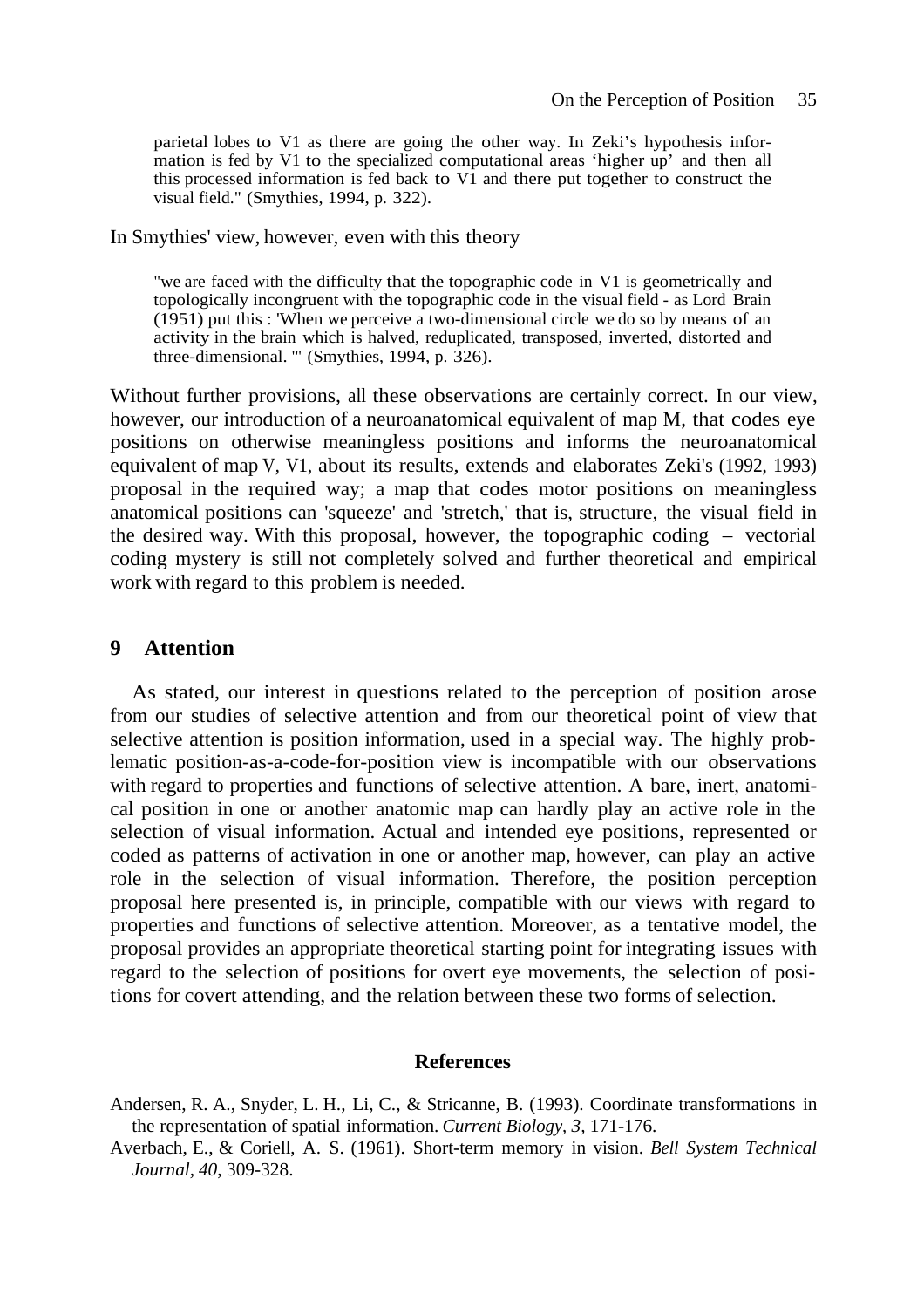- 36 A. H. C. Van der Heijden *et al.*
- Berry, G. A. (1918). Remarks suggested by dr. Gordon Holmes's paper, "disturbances of visual orientation." *The British Journal of Ophthalmology, 2,* 597-607.
- Bridgeman, B. (1992). Conscious vs. unconscious processes. *Theory & Psychology, 2,* 73-88.
- Bridgeman, B. (1999). Strong and weak space constancy in receptive fields of striate cortex. *Psychological Research* (in press)*.*
- Bridgeman, B. & Stark, L. (1991). Ocular proprioception and efference copy in registering visual direction. *Vision Research*, *31*, 1903-1913.
- Bridgeman, B., Van der Heijden, A. H. C., & Velichkovsky, B. M. (1994). A theory of visual stability across saccadic eye movements. *Behavioral and Brain Sciences, 17*, 247-292.
- Carpenter, R. H. S. (1988). *Movements of the eyes* (2 ed). London: Pion.
- De Bie, J., Van den Brink, G., & Van Sonderen, J. F. (1987). The systematic undershoot of saccades: A localization or an oculomotor phenomenon? In J. K. O'Regan and A. Levy-Schoen (Eds.), *Eye movements: From physiology to cognition* (pp. 85-94)*.* Amsterdam: Elsevier.
- Eriksen, C. W., & Collins, J. F. (1969). Temporal course of selective attention. *Journal of Experimental Psychology, 80,* 254-261.
- Eriksen, C. W., & Rohrbaugh, J. W. (1970). Some factors determining efficiency of selective attention. *American Journal of Psychology, 83*, 330-342.
- Gibson, J. J. (1979). *The ecological approach to visual perception.* Boston: Houghton Mifflin.
- Hagenaar, R., & Van der Heijden, A. H. C. (1997). Location errors in partial-report bar-probe experiments: In search of the origin of cue-alignment problems. *Memory & Cognition, 25,* 641-652.
- Hershberger, W. A., & Jordan, J. S. (1996). The phantom array. *Behavioral and Brain Sciences, 19,* 552-553.
- Koenderink, J. J. (1990). The brain a geometry engine. *Psychological Research, 52,* 122-127.
- Mewhort, D. J. K., Campbell, A. J., Marchetti, F. M., & Campbell, J. I. D. (1981). Identification, localization, and "iconic memory": An evaluation of the bar-probe task. *Memory & Cognition, 9*, 50-67.
- Müsseler, J. (1987). *Aufmerksamkeitsverlagerungen und Relativität. Ein experimenteller Beitrag zur Raum-Zeit-Wahrnehmung anhand eines Kontraktionsphänomens (Tandem-Effekt*) [Attention shifts and relativity. An experimental study to the perception of space and time with a contraction phenomenon (Tandem Effect)]*.* München: Minerva.
- Müsseler, J., & Aschersleben, G. (1998). Localising the first position of a moving stimulus: The Fröhlich Effect and an attention shifting explanation. *Perception & Psychophysics, 60,* 683-695.
- Müsseler, J., & Neumann, O. (1992). Apparent distance reduction with moving stimuli (Tandem Effect): Evidence for an attentional-shifting model. *Psychological Research, 54,* 246-266.
- Müsseler, J., Van der Heijden, A. H. C., Mahmud, S. H., Deubel, H., & Ertsey, S. (in press). Relative mislocalization of briefly presented stimuli in the retinal periphery. *Perception & Psychophysics*.
- Poincaré, H. (1902). *La science et l'hypothese.* Paris: Flamarion.
- Poincaré, H. (1905). *La valeur de la science*. Paris: Flamarion.
- Scheerer, E. (1985). The constitution of space perception: A phenomenological perspective. Paper to the symposium on *"Sensorimotor interactions in space perception and action,"* February 18-22, 1985, Bielefeld.
- Smythies, J. R. (1994). Requiem for the identity theory. *Inquiry, 37,* 311-329.
- Taylor, J. G. (1975). *The behavioral basis of perception.* New Haven: Yale University Press. Reprint: Westport, CT: Greenwood Press.
- Van der Heijden, A. H. C. (1992). *Selective attention in vision.* London: Routledge.